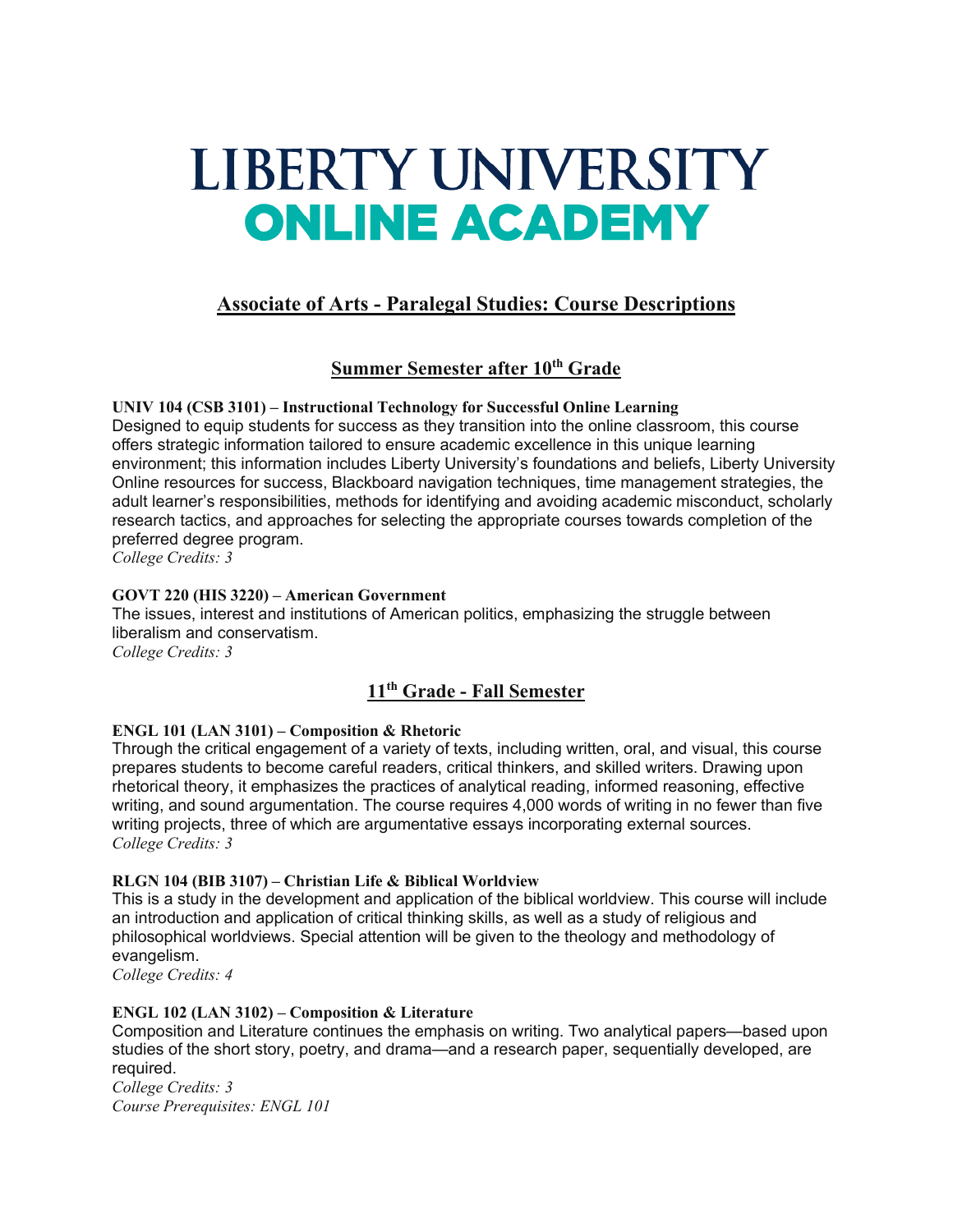#### **BIBL 104 (BIB 3106) – Survey of Old & New Testament**

This survey course is designed to lay a foundational understanding of Scripture via a historical survey of the Old and New Testaments. The student will engage a range of learning activities related to the issues interacting with biblical literature, basic hermeneutical principles, key themes and persons of the canon, and the redemptive theme of Scripture.

*College Credits: 4*

# **11th Grade - Spring Semester**

#### **COMS 101 (LAN 3103) – Speech Communication**

Study and practice in communicating ideas competently in public speaking. Students are also given a foundation for the development of communication skills in other human communication contexts, including dyadic and small group communication. *College Credits: 3*

#### **PLST 200 (PLW 3200) – Intro to Paralegal Studies**

This course will provide an introduction to the paralegal profession and the role of the paralegal within the law office. This survey course will introduce the student to the American legal system, civil litigation, criminal law and procedure, the appeals process, and substantive legal topics such as tort, contract law, and property law. Students will be taught a variety of administrative skills necessary in a law practice office including legal research, legal vocabulary, critical reading and writing, client interview, investigation, law office administration, and technologies. Legal ethics, professionalism, and biblical worldview will be taught.

*College Credits: 3*

## **PLST 201 (PLW 3201) – Legal Research**

This course will introduce students to the court system, case law, statutes, and legal research methods. Paralegals are expected to perform legal research that is both competent and costeffective. This requires an understanding of legal systems and legal research techniques. In this course, students will gain hands-on experience by employing current legal research methods. *College Credits: 3*

#### **PLST 205 (PLW 3205) – Foundations of Law**

An introduction to the theological and philosophical foundations of law, including the Augustinian concept of antithetical thinking; the Creator/creature distinction; the development of higher/natural law thinking; the basis for the distinction between the judicial and prudential methods of analysis; the origins and jurisdictional boundaries of family, church, and state: the schools of jurisprudence; and the biblical basis for the fundamental principles underlying the several courses that comprise the basic curriculum.

*College Credits: 3*

## **Summer Semester after 11th Grade**

#### **MATH 115 (or higher)**

Students must take MATH 115 or higher. MATH 115 is recommended. *College Credits: 3 Course Prerequisites: MATH 110, Math Assessment, or SAT/ACT*

#### **BIOL 101 (SCI 3101) – Principles of Biology**

An examination of the fundamental characteristics common among living things. Emphasis is placed upon studies of the cell, energy, metabolism, reproduction, heredity, ecology, phylogeny and the diversity of life. *College Credits: 3*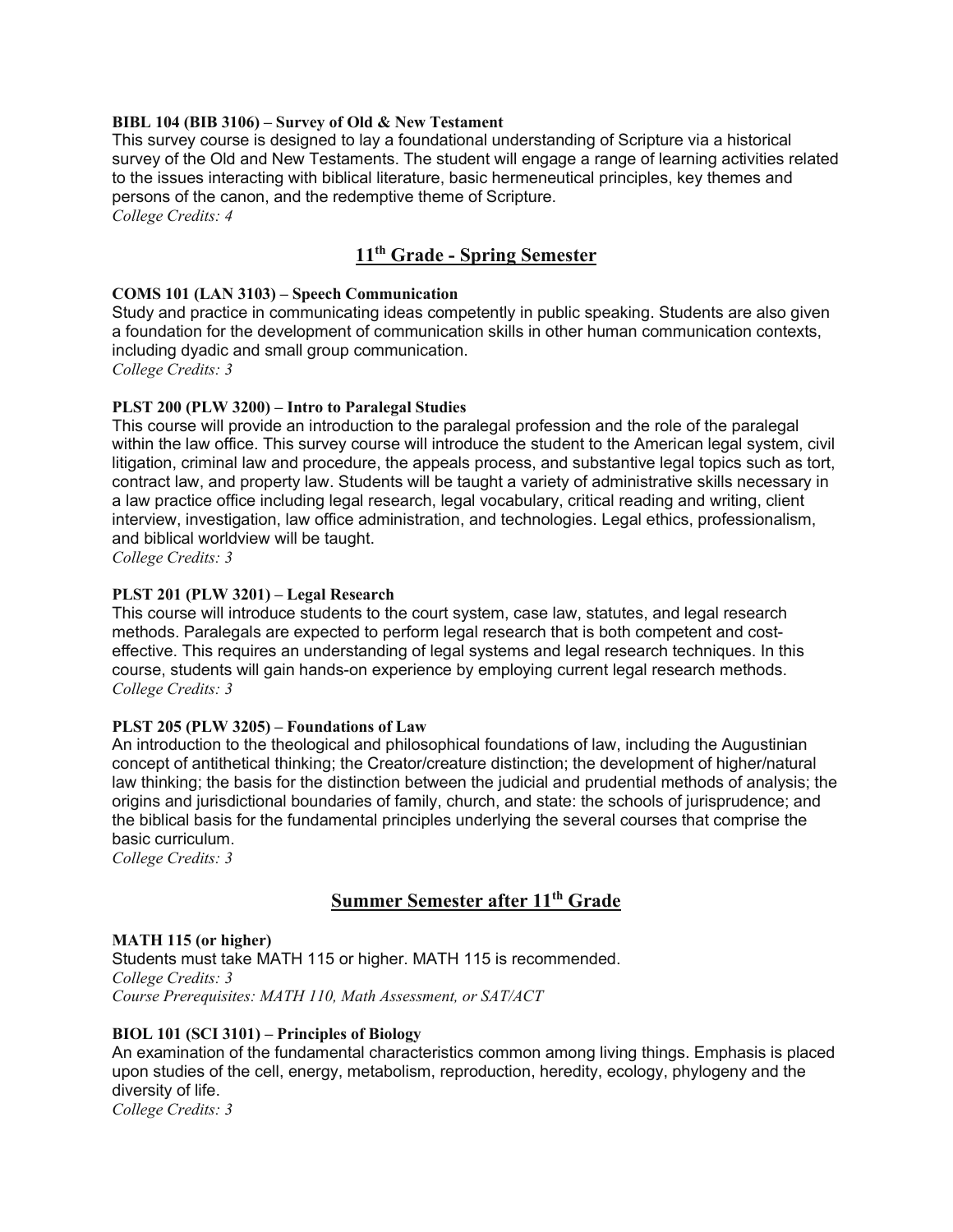#### **BIOL 103 (SCI 3103) – Principles of Biology Lab**

Laboratory exercises selected to demonstrate basic biological concepts. Emphasis is on plant and animal cell chemistry, composition and function, organismal structure and function, biological diversity and population ecology.

*College Credits: 1*

## **12th Grade – Fall Semester**

#### **ENGL 202 (LAN 3202) – American Literature II**

A survey of American literature following the American Renaissance. Two critical papers are required.

*College Credits: 3 Course Prerequisites: ENGL 101 & ENGL 102*

#### **PLST 202 (PLW 3202) – Legal Writing**

This course will introduce students to proper legal writing methods. The goal of legal writing is communication with the reader. During this course, students will learn legal writing techniques that will enable them to communicate effectively.

*College Credits: 3 Course Prerequisites: PLST 201*

#### **HIUS 222 (HIS 3222) – Survey of American History II**

A survey of American history from Reconstruction to the present, stressing interpretation and analysis of major eras and trends.

*College Credits: 3*

#### **PLST 206 (PLW 3206) – Ethics and Professional Responsibility**

The course is a study of the ethical rules and professional responsibilities of the paralegal within the legal profession. Students will study the Model Rules of Professional Conduct and analyze those rules as they pertain to specific cases.

*College Credits: 3*

# **12th Grade – Spring Semester**

#### **THEO 104 (BIB 3104) – Intro to Theology Survey**

This course is an introduction to the basic tenets of Christianity. *College Credits: 4*

#### **PLST 220 (PLW 3210) – Civil Practice**

This course is the study of the rules and principles governing the process by which courts adjudicate civil disputes. The subject matter covered includes study of the judicial process and the relationship between procedural and substantive law; pleadings; principles of jurisdiction, including jurisdiction over persons and subject matter; service of process and allocation of jurisdiction between state and federal court systems; and the discovery of evidence.

*College Credits: 3*